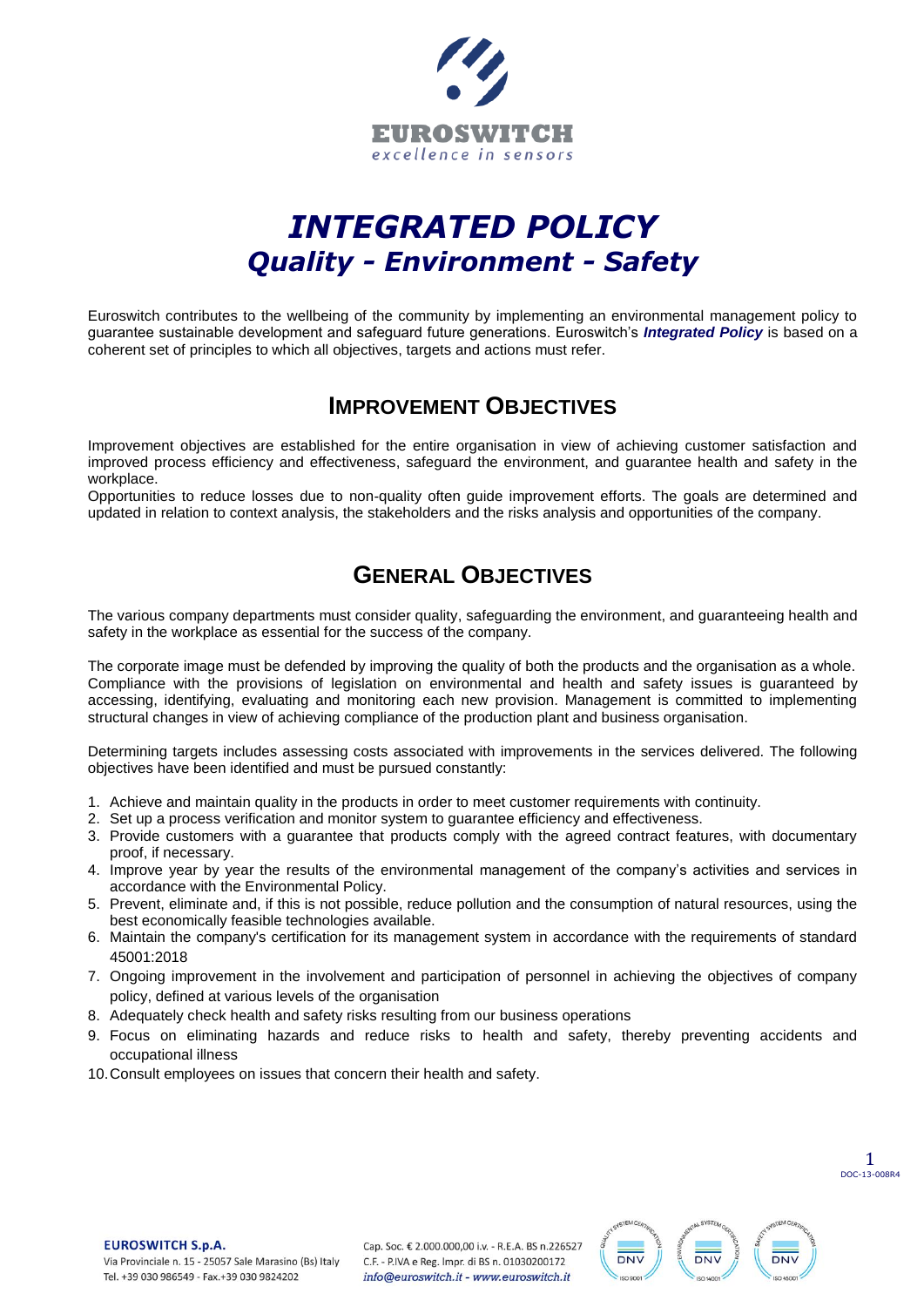

The Management defines specific annual objectives on the basis of these general objectives, which are measurable through suitable indicators that enable the capture of data required to define improvement actions.

To achieve the aforementioned objectives, the individual responsibilities and awareness of every employee must always focus on health and safety in all company activities and projects.

The contents of this document apply to everyone working and/or collaborating with the organisation, therefore the Management requests and supports maximum participation and involvement, to ensure the effectiveness and ongoing improvement of the system.

The Management undertakes to ensure that objectives are commensurate with company capability, the technologies available and market trends, to ensure the ongoing improvement in health and safety conditions for workers and parties involved.

# **COMMITMENTS**

Management appoints a Head of the Quality Management System within the organisation, whose task it is to update the Integrated Manual. It also appoints a Head of the Environmental Management System, whose job it is to coordinate and update the Environmental Policy, and a Health and Safety Management System Manager.

All personnel must comply with the directives of the Quality/Environmental/Safety Manual, without deviation or exception.

In matters concerning the quality of the services, which must meet customer requirements and expectations, the decisions of the Quality, Environment and Health and Safety Manager cannot be opposed by any other corporate managers, with the exception of the Managing Director, and in this case only with full justification based on the specific applications or standards.

The persons in charge have the authority and freedom to identify problems, initiate corrective and preventive actions and solve problems once they have been identified.

They both have Management's full support in all questions concerning service quality and compliance with the environmental and health and safety requisites, respectively.

Management verifies application of the above by means of periodic assessments and annual audits in view of achieving continuous improvements.

The organisation's priority objectives include health and safety in the workplace. Employees are viewed as a principle strategic resource, and the company ensures their rights are protected and their health and safety guaranteed, by working to prevent accidents, incidents and occupational illness, and considering personal training and prevention as the most effective methods for reducing risk.

Health and safety requirements are observed not only to protect employees, but also external parties. In view of the above, the Management team is directly committed to:

- ensuring that business operations comply with health and safety legislation and any agreed codes of practice
- meeting the explicit and implicit requirements of the parties involved
- preventing and reducing the number of accidents and the onset of occupational illness in anyone working on company premises
- providing safe, healthy working conditions and premises
- reinforcing a safety culture and commitment, raising awareness of everybody's responsibility towards health and safety in the workplace
- promoting and encouraging participation and consultation with employees and their representatives
- ensuring that industrial processes are designed, implemented, managed and maintained to prioritise health and safety in the workplace